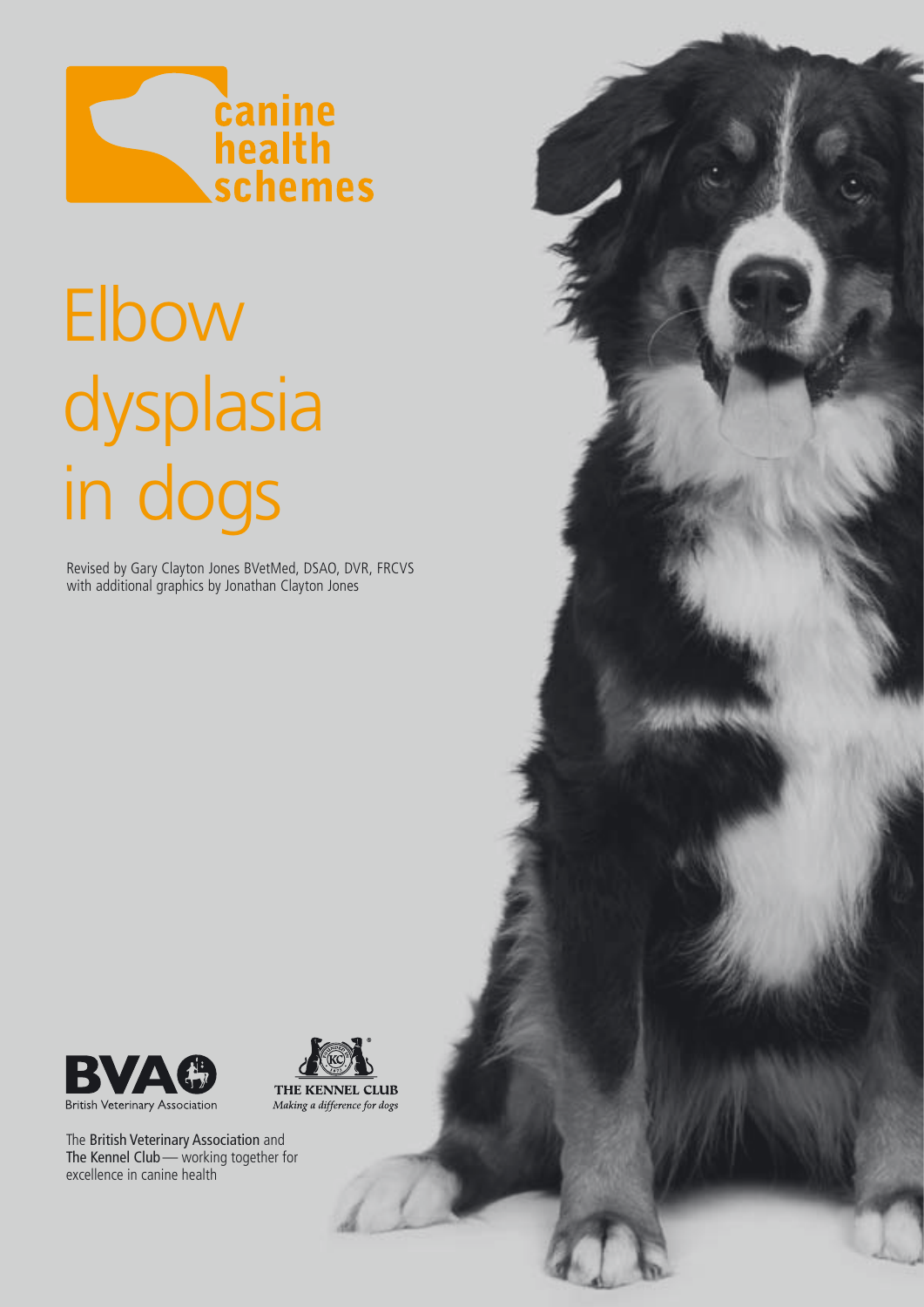Elbow dysplasia has been identified as a significant problem in many breeds. Importantly, the condition appears to be increasing worldwide. It begins in puppyhood, and can affect the dog for the rest of its life



**The 'flexed lateral' view is a side on view of the elbow. This view allows examination of the secondary changes in ED which occur in the shaded areas. Note how some of the shaded areas here are overlaid by other structures, which makes them difficult to examine**

Veterinary surgeons have been<br>
aware for many years of a<br>
number of conditions that<br>
begin in puppies and cause<br>
lameness. Hip dysplasia was the first aware for many years of a number of conditions that begin in puppies and cause such disease to be widely recognised and a scheme for its assessment and control is well established in the UK. Elbow dysplasia (ED) is a significant problem in many breeds worldwide, and although it begins in puppyhood it can continue to affect the dog for the rest of its life.

The principal cause of ED lies in the genetic make up of the animal. Therefore, a scheme that screens animals for elbow abnormalities will allow animals with the best elbow joints to be chosen for breeding, and will help to reduce the level of the problem in the canine population.

#### Elbow dysplasia—the disease

ED simply means 'abnormal development of the elbow'. The term includes a number of specific abnormalities that affect different sites within the joint. These cause problems by affecting the growth of the cartilage which forms the surface of the joint or the structures around it. These abnormalities are primary lesions, which then induce a secondary osteoarthritic process. The most common primary lesions are:

- Osteochondritis dissecans (OCD or OD)
- Fragmented or ununited medial coronoid process (FCP)
- Ununited anconeal process (UAP)

There are other, rarer, primary lesions that may occur in combination with these or on their own. Primary lesions begin early during the growth of the puppy, and are commonly present in both elbows to some extent. Once the dog reaches skeletal maturity the primary lesions may stabilise. However, once abnormal development has started with a primary lesion, further secondary changes follow, in particular, abnormal wear of the joint surfaces and osteoarthritis (sometimes termed arthrosis, or degenerative joint disease—DJD). The secondary lesions cannot be reversed and remain a potential problem for the rest of the dog's life.

The elbow is particularly vulnerable to this type of disease. The joint resembles a hinge in which the bones and cartilage forming each side of the joint have complex shapes that fit together closely. The elbow has a wide range of joint movement and normal foreleg gait is more dependent on the elbow than the other joints. Thus, a small change in the shape of one part of the joint can have major consequences for the joint function, like a small piece of grit in a door hinge. Once elbow function is affected, foreleg gait becomes altered.

An additional problem with ED is that lame dogs are only the tip of the 'disease iceberg'. Many dogs have subclinical

disease in that they have primary lesions or osteoarthritis in their elbows but do not appear obviously lame. Some dogs will be symmetrically lame in each foreleg, which can be very difficult to see. Fortunately, these subclinical dogs can often be identified by taking radiographs (x-ray films) of their elbows. Even though they appear to show no lameness themselves, they have a high chance of producing lame offspring if they breed.

### Causes of elbow dysplasia

ED is a multifactorial disease, which means that a number of factors can influence the occurrence of the condition. The most important factor, however, is the genetic make up of the dog. Other factors such as growth rate, diet and level of exercise may influence the severity of the disease in an individual dog, but they cannot prevent the disease or reduce the potential of the dog to pass on the disease to offspring. However, studies show that ED has a high heritability confirming that a high proportion of the disease is genetic.



**Dogs in which elbow dysplasia caused lameness are only the 'tip of the iceberg'. These animals are obvious because of their lameness. However, there are many dogs with subclinical disease that have an increased risk of producing offspring with elbow dysplasia. These animals are not obvious and can only be detected by screening**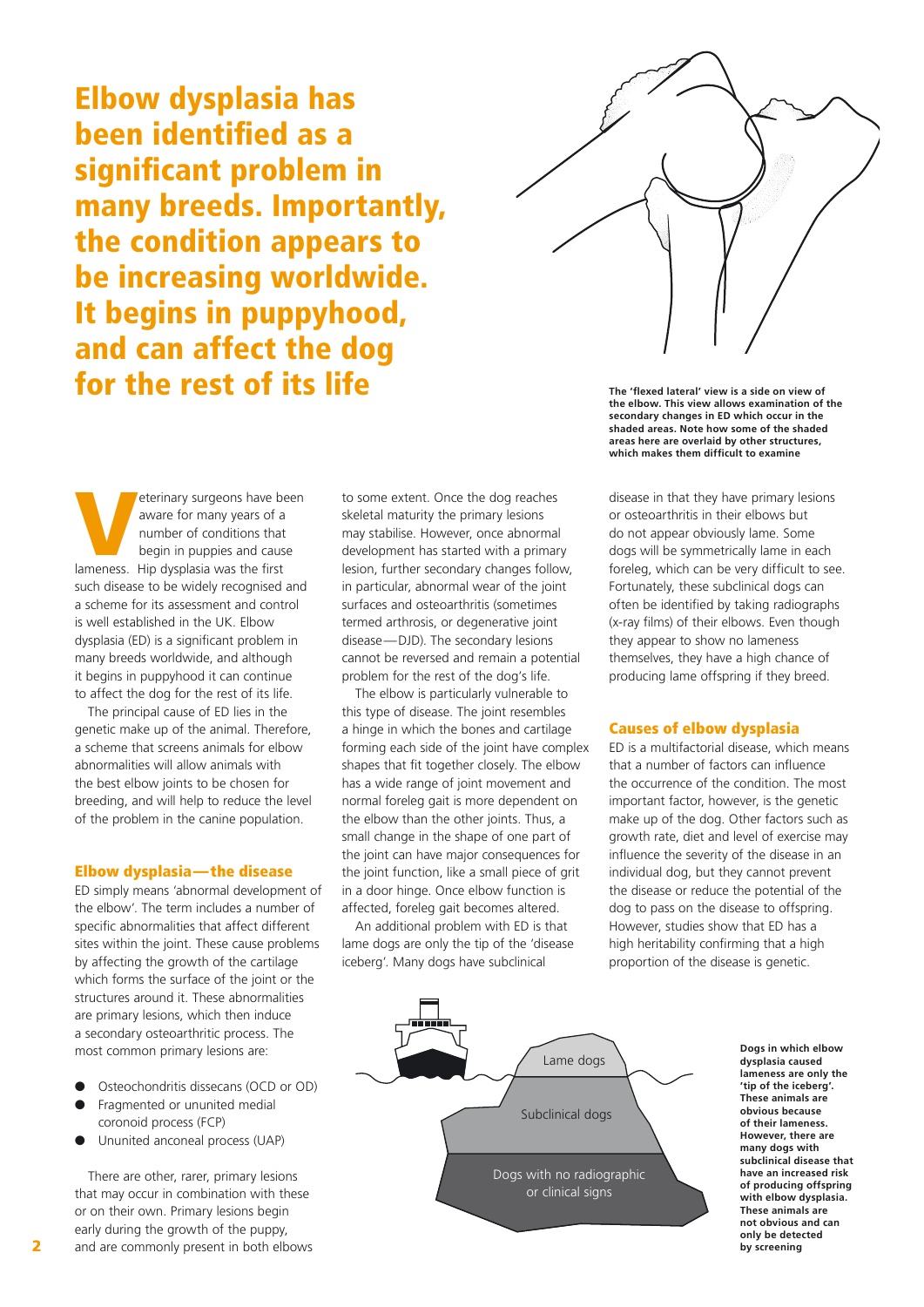As the individuals of each breed of dog have a proportion of their genetic make up (genotype) in common, it is not surprising that some breeds are more vulnerable to a heritable condition than others. In general, medium and large breed dogs are considered to be most vulnerable to ED, although the condition has been found in some smaller breeds.

Unfortunately, ED is not controlled by a single gene or a simple inheritance. It is a polygenic characteristic, which means that it is controlled by the combination of many genes. One way of visualising this is to think of a 'normal' dog as carrying a few of the genes that can cause elbow problems. A dog with subclinical disease will have more of these problem genes, and a lame animal will have a higher proportion still.

## Control of elbow dysplasia

As the genotype is the overwhelming influence in the cause of ED, the disease can be controlled by minimising the problem genes within the population. This means selecting sires and dams with the best genotype. As yet there is no laboratory test on blood or other tissue samples to enable us to select the best genotype. However, dogs can be screened reasonably effectively by radiographing (x-raying) the elbows and looking for the signs of ED.

If sires and dams are only selected from animals with no or minimal ED, most of the clinical and subclinical animals can be eliminated from the breeding programme, and so prevent them passing on their defective genetic make up to the next generation. The success of such screening depends on a high proportion of the breed participating and making the information public so that low-risk animals can be selected for breeding. There is an international standard for screening schemes administered by the International Elbow Working Group (IEWG), which encourages a coordinated approach to the problem through regular meetings.

#### The UK elbow dysplasia scheme

The Canine Health Schemes (CHS) is an association between the British Veterinary Association (BVA) and the Kennel Club (KC) to run a screening scheme along IEWG guidelines. Initially, schemes were run by individual breed groups such as the Bernese Mountain Dog Club of Great Britain and the Guide Dogs for the Blind Association, which were successful in reducing the incidence of ED.

#### The grading procedure

Although a number of different views have been suggested, two radiographic



**Primary abnormality. The arrow indicates an ununited anconeal process**

views of each elbow joint are now taken as described on page 4.

This ensures that most areas of the joint where abnormalities can be detected can be examined. The radiographs are examined independently by two scrutineers who look for primary lesions and any signs of osteoarthritis. A grade is then calculated for each elbow, based on the presence of primary lesions and the size and extent of the secondary lesions. The overall grade is determined by the higher of the two individual grades. Grades for each elbow are not added together as they are for the two hips in the HD Scheme. Identification of subclinical disease and its grade in either elbow is the important factor in screening, so the grade of the worst elbow is always quoted as the overall grade and is published on the progeny's Kennel Club registration documents and in the Kennel Club Breed Records Supplement.

The grading procedure and the records are under continuous review and discussed at the annual CHS scrutineers' meeting, to enable changes in procedure to be made in light of new orthopaedic research, as well as enabling publication of information for interested parties such as dog breeders and geneticists. The scheme is represented at IEWG meetings so that the UK keeps pace with and participates in international development of management of ED.

#### Costs

The owner is liable for their veterinary surgeon's fee for anaesthetising the dog and taking the radiographs, as well as the CHS' fee for the grading. The cost is currently reduced if hip dysplasia and elbow dysplasia films are submitted for screening at the same time.

**Some common breeds at risk are:** Bernese Mountain Dog German Shepherd Dog Golden Retriever Labrador Retriever Newfoundland Rottweiler



**The 'extended lateral' view permits visualisation of some of the shaded areas obscured by the 'flexed lateral' view. In this view, the position of the joint is similar to that in the standing dog**